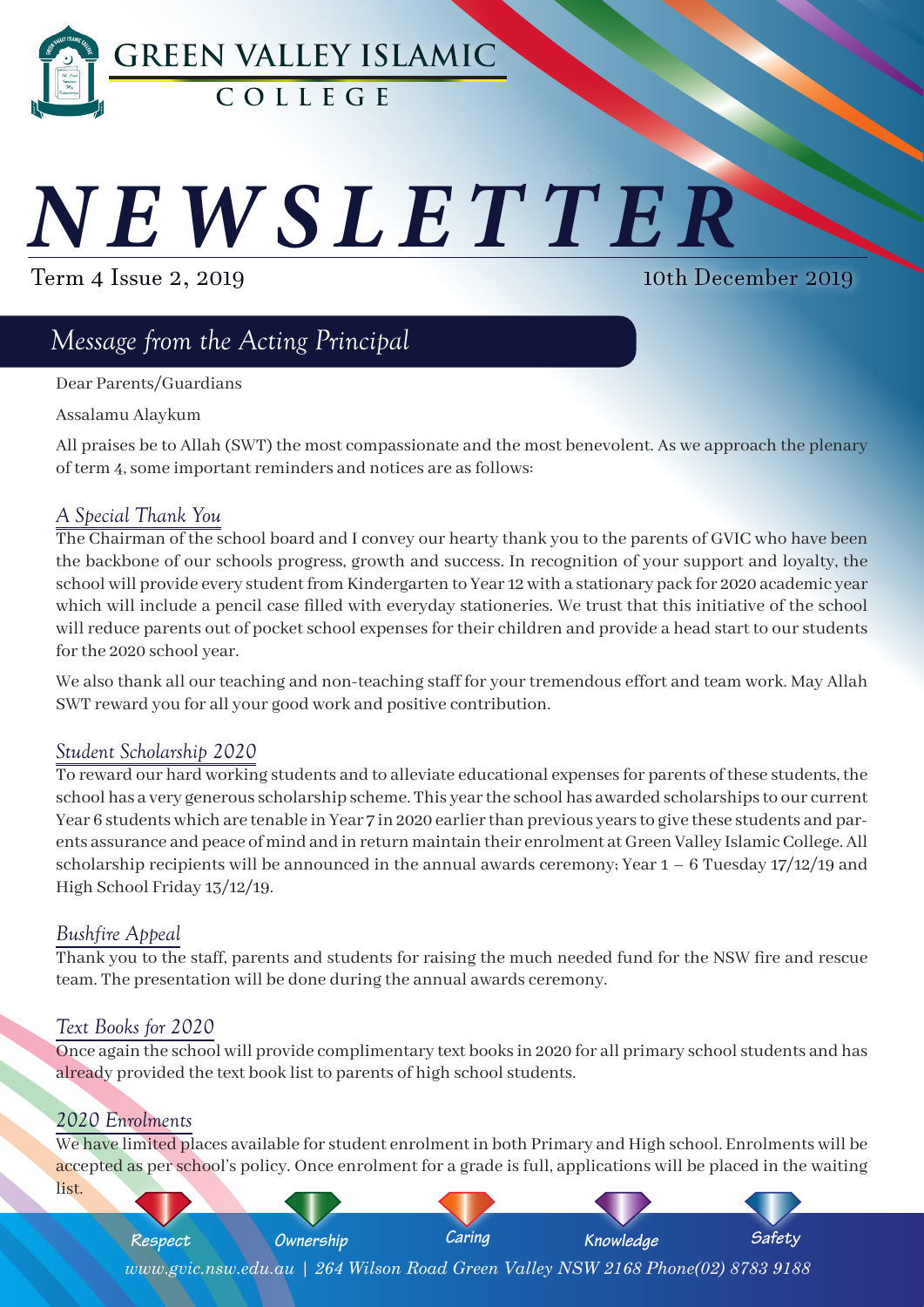### *Changes to School Fee Discounts*

Alhamdulillah, we are very fortunate that GVIC has the lowest term fees amongst other comparable schools and we intend to keep the term fees intact for 2020. There may be changes to the way discounts are applied to term fees for parents who have two or more children at the school. More details will be provided before any change is implemented. Please ensure school fee payment is up to date to maintain continuation of enrolment and to receive student academic reports.

### *Parent Code of Conduct*

To protect the reputation of the College and the management and for the safety and welfare of the entire school community, GVIC will implement a parent code of conduct policy in 2020. The policy will be uploaded on the school website and can be accessed from January, 2020.

#### *School Term Dates*

The last day of school for students in 2019 is Tuesday (17/12/2019) and the first day of school for students in 2020 is Wednesday (29/01/2020) for Kindergarten, Year 7, 11 and 12). The rest of the grades will return to school on Thursday (30/01/2020). The school office will re-open on Monday (20/01/2020).

#### *Best Wishes*

I wish all students, staff and parents a wonderful, safe and enjoyable school vacation.

**Mr Riaaz Ali**

# *Primary Deputy Principal's Message*

#### Assalamu Alaykum

On behalf of the school, I would like to acknowledge and thank our teachers, students and parents for their collaboration and hard work towards a sustained progress during the 2019 academic year. I would also like to extend a very special warm welcome to our 2020 kindergarten students, who have settled in remarkably well during pre-kindergarten classes that were conducted during Weeks Two - Nine of Term Four this year. Insha Allah, with parental support we will ensure that each student is given every opportunity to attain quality education. We urge parents to take advantage of the upcoming holidays and remind their children to explore motivating resources such as Mathletics, Study Ladder,

Literacy Pro (Lexile), Bug Club, Reading Eggs and visit local libraries, museums and other educational facilities to keep up with the challenges of discovery, learning and academic progress.

### *Key Upcoming Dates*

The following important dates were also published in the Week Seven Primary Newsletter. Parents are being reminded of the following events scheduled for the next few weeks:

· Year Seven Orientation – Monday 9th December, 2019, from 9:00 – 10:30 am in the school hall.

· Year Six Graduation Ceremony: scheduled for Tuesday 10th December, 2019 from 6:00 – 9:00 pm at the Skyview Reception, 28 Railway Parade, Liverpool (admission tickets required)

· Kindergarten Graduation: Monday, 16th December, 2019, commencing at 9:00 am

· Annual Awards Ceremony: Years One - Six on Tuesday, 17th December, 2019, commencing at 8:45 am Please note that due to the capacity of the venue, only parents of students receiving the awards will be invited to attend and support their children.

#### *Primary Swim School*

Years Two, Four and Six had a marvellous time learning how to swim at the Fin Aquatics Recreational Centre. The lessons were scheduled for the five days of Week Eight.



We would like to acknowledge the effort of staff involved and likewise thank the parents for supporting the initiative. Sincere thanks to the staff of the Fin Aquatics Recreational Centre for facilitating an activity that is the Sunnah of our Prophet Muhammed (SWS).

### *Student Class Placements for 2020*

Our teachers have dedicated many hours and shared detailed student data across grades, to form the 2020 class lists. It is not an easy task as it requires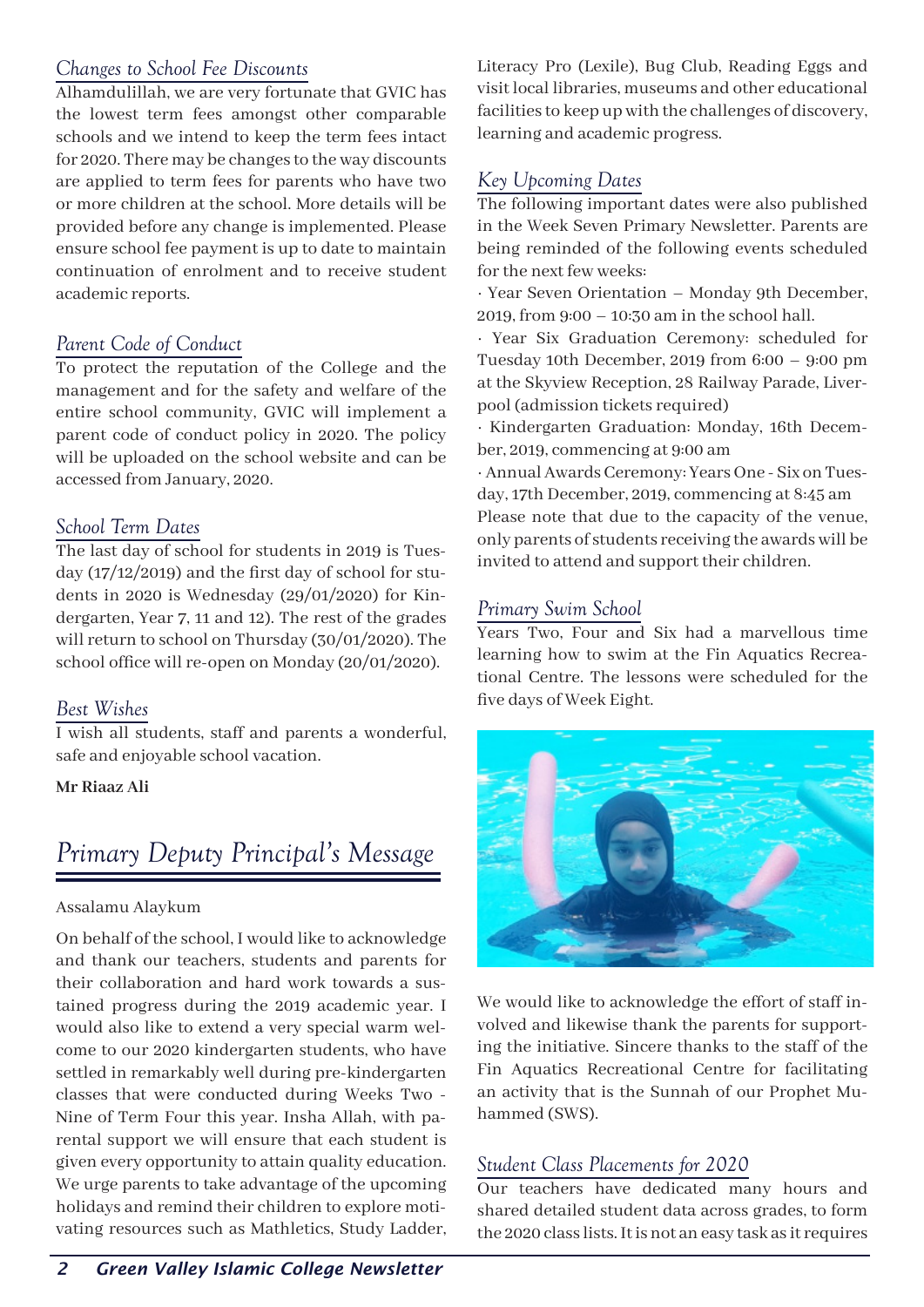consideration to be given to the academic, social, behavioural and emotional needs of over 600 students, and the best combinations have been created by the teachers who know your children best, in our educational environment. The classes have been formed to suit the needs of students across the whole school.

For this reason, parents are being strongly discouraged from moving children between classes, as this often means moving another child out of that class, which we hope you can understand, can be quite distressing and unfair.

Children are very adaptable, and often just need time to adjust to "change". Parents are being encouraged to support their children, and help them develop their resilience to cope with change, by accepting the class they have been placed in. If you are positive about the new class situation, then your children will feel secure and will settle quickly. I humbly implore parents to support this important process for 2020 and we thank you in advance for your understanding.

#### **Mrs Samina Ali**

#### *Calendar of Major Events for 2020*

The 2020 School Calendar will soon be published on the school website. However, the following are some of the key dates for the year:

| Term             | Week           | Date                  | Event                                              |
|------------------|----------------|-----------------------|----------------------------------------------------|
| $\mathbf 1$      | $\mathbf{1}$   | Wednesday 29/01/20    | Kindergarten starts school                         |
| $\,1\,$          | $\mathbf{1}$   | Thursday 30/01/20     | Years One - Six return                             |
| $\mathbf 1$      | $\mathbf{1}$   | Thursday 30/01/20     | Years Three & Five After School Classes begin      |
| $\mathbf{1}$     | $\overline{2}$ | Tuesday 04/02/20      | Years Two, Four and Six After School Classes begin |
| $\mathbf 1$      | 3              | Wednesday 12/02/20    | Primary Parent Information Session                 |
| $\mathbf{1}$     | $\overline{5}$ | Monday 24/02/20       | SRC/PBS Induction                                  |
| $\mathbf{1}$     | 6              | Monday 02/03/20       | PRC commences                                      |
| $\,1\,$          | 8              | Friday 20/03/20       | Action Against Bullying & Harmony Day              |
| $\mathbf 1$      | 9              | $23/03/20 - 27/03/20$ | <b>Term One Examinations</b>                       |
| $\mathbf 1$      | 9              | Thursday 26/03/20     | Parents' Workshop                                  |
| $\mathbf{1}$     | 10             | Tuesday 31/03/20      | Primary School Photo Day                           |
| $\mathbf 1$      | 11             | Tuesday 07/04/20      | Ramadan Awareness Program                          |
| $\mathbf 1$      | 11             | Wednesday 08/04/20    | Parent-Teacher Interviews                          |
| $\mathbf 1$      | 11             | Thursday 09/04/20     | Walk Safely to School Day                          |
| $\boldsymbol{2}$ | $\mathbf 1$    | Monday 27/04/20       | Ramadan Timetable Begins                           |
| $\overline{c}$   | $\overline{3}$ | $12/05/20 - 20/05/20$ | NAPLAN - Online Test Window opens                  |
| $\sqrt{2}$       | $\overline{5}$ | Monday 25/05/20       | Eid ul Fitr (tentative)                            |
| $\overline{2}$   | $\overline{5}$ | Friday 29/05/20       | Eid Hat Parade                                     |
| $\boldsymbol{2}$ | 6              | Tuesday 02/06/20      | After School Classes begin (Years 2, 4 and 6)      |
| $\sqrt{2}$       | $\overline{7}$ | $09/06/19 - 12/06/20$ | Half - Yearly Examinations                         |
| $\overline{2}$   | 8              | Thursday 18/06/20     | Inter schools Spelling Buzz                        |
| $\overline{c}$   | 9              | Thursday 25/06/20     | Primary Health and Safety Day                      |
| $\sqrt{2}$       | 10             | Thursday 02/07/20     | Parent-Teacher Interviews                          |
| $\overline{3}$   | $\mathbf{1}$   | Saturday 25/07/20     | 2021 Kindergarten Interviews (9:00 am - 1:00 pm)   |
| $\overline{3}$   | $\overline{2}$ | Tuesday 28/07/20      | After School Classes begin (Years 2, 4 and 6)      |
| $\overline{3}$   | $\overline{2}$ | Friday 31/07/20       | Eid ul Adha (tentative)                            |
| 3                | 6              | Thursday 27/08/20     | <b>Book Character Parade</b>                       |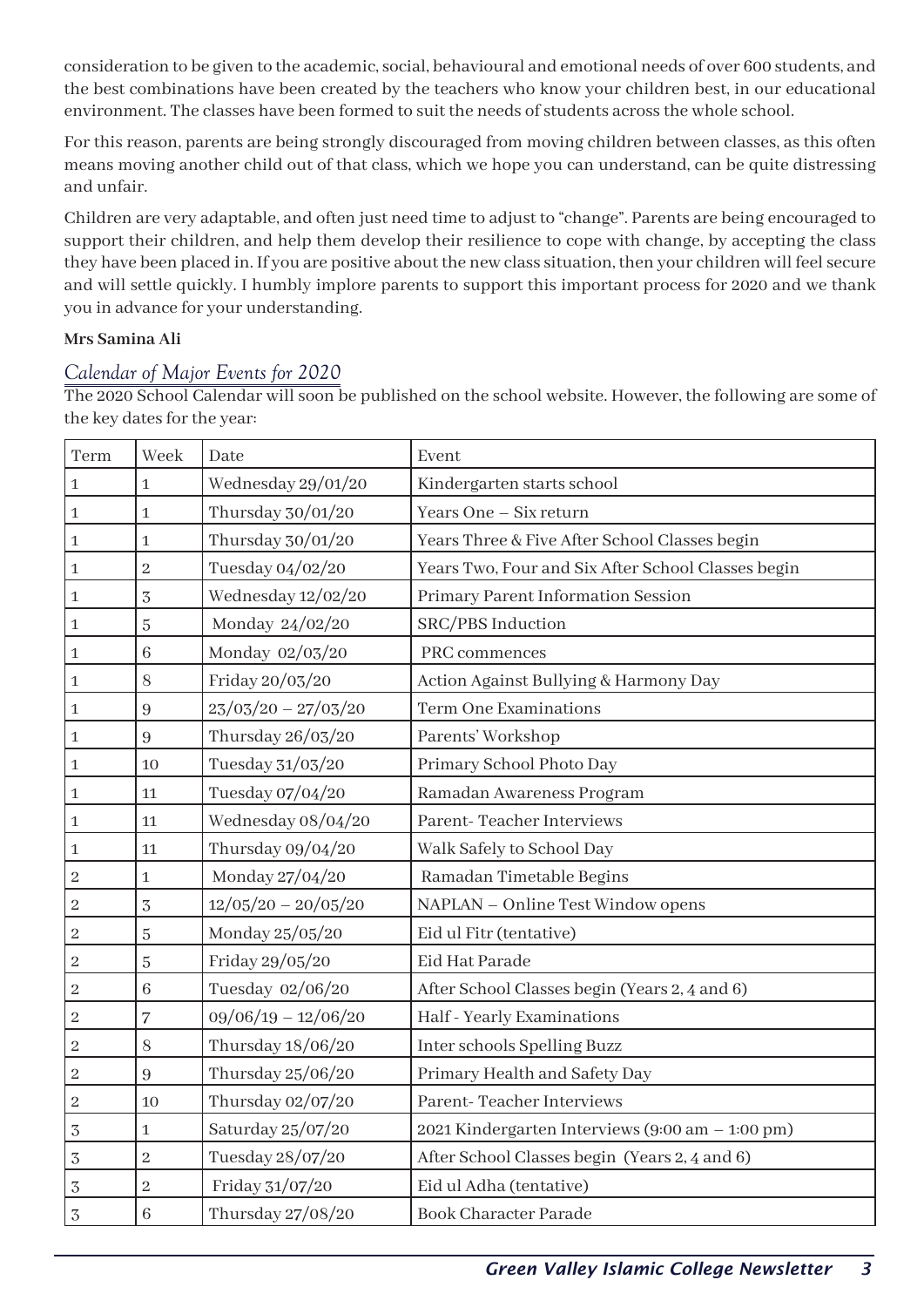| 3 | 8  | $07/09/20 - 11/09/20$ | Term Three Examinations                            |
|---|----|-----------------------|----------------------------------------------------|
| 3 | 8  | Thursday $10/09/20$   | Parents' Workshop                                  |
| 3 | 10 | Thursday $24/09/20$   | Parent-Teacher Interviews                          |
| 4 |    | Tuesday 13/10/20      | After School Classes begin (Years 2, 4 and 6)      |
| 4 | 2  | Tuesday 20/10/20      | Pre-kindergarten orientation and classes begin     |
| 4 | 4  | Thursday $05/11/20$   | GAT/SCOUT Examination (External students included) |
| 4 | 6  | $16/11/20 - 20/11/20$ | <b>Yearly Examinations</b>                         |
| 4 | 8  | Thursday $03/12/20$   | Year Six Graduation                                |
| 4 | 9  | Monday 07/12/20       | Kindergarten Graduation                            |

### *Secondary PDHPE Department*

On the 30th October 2019, all female students in Years 9,10 and 11 attended the SHE Summit, hosted by the Lebanese Muslim Association (LMA).

This day was specifically designed and catered to empower young women in society. Our students took a lot from the day, as they were encouraged to participate in a range of physical activities and a number of various workshops.

One of the keynote speakers included the story of Mrs. Samantha Bloom who became a paraplegic after a tragic accident. Sam then went on to win a number of world titles in kayaking and surfing. The girls were inspired by her story and this allowed them to understand how resilience and perseverance can get you anywhere you want to go.

All girls were able to identify and relate to female role models throughout the Summit and motivated them to achieve their own personal goals.

# *Secondary English Department*

The Digital revolution has impacted on both teachers and students and, has led to an increase in proficient digital skills which enhances literacy and numeracy, while actively engaging with curriculum content. At Green Valley Islamic College we believe student motivation and choice play a crucial role part in ensuring that our students read widely and diversely in a wide variety of genres and text types. Our continuous effort has been creating a literacy-rich environment using both digital and written texts. Exposure to a wide array of both digital and print texts allows our students to experience and demonstrate skills in a variety of authentic ways.

The English Department would like students to read more. The students are given choices to participate in creative writing activities which they enjoy. While reading builds vocabulary, fluency, and background knowledge, participating in creative ideas express their imaginative thoughts ….While at school, our students have fifteen minutes morning time set aside for independent reading. In addition to this, we encourage our students to participate in writing competitions so that they are given the opportunity to show case their talents with peers from outside their school environment.

Recently, one of our Year 7G students, Abdulrahman Abdulkader, submitted his short story in the Write-4Fun competition. His story below was chosen to be published in 'Just Keep Writing', a text book which contains the appealing and attractive stories that were entries in the competition.

#### *On my latest family trip, my family and I went on a trip to the beach; we were having a blast until…*

*I was swinging on a vine onto of a cliff full of trees and I slipped off the vine into the deep part of the beach, I belly-flopped so hard my body wasn't able to move. I was frightened.*

*While I was drifting down the ocean I hit the ocean bed… while I was on the ocean bed the sand slowly covered up my, the sand started stinging my body and it hurt. When the sand covered up my body I was unconscious from holding my breath for too long.*

*After I woke up I found a mysterious device which had lots of buttons on it. I picked up the device and ran around in joy because my body wasn't paralysed; while I was running I encountered a giant, hideous troll that was warty.*

*"Yucky" I said loudly, when I said yuck I accidently woke it up. When it woke up I started running, that made the troll run after me. Every step it took*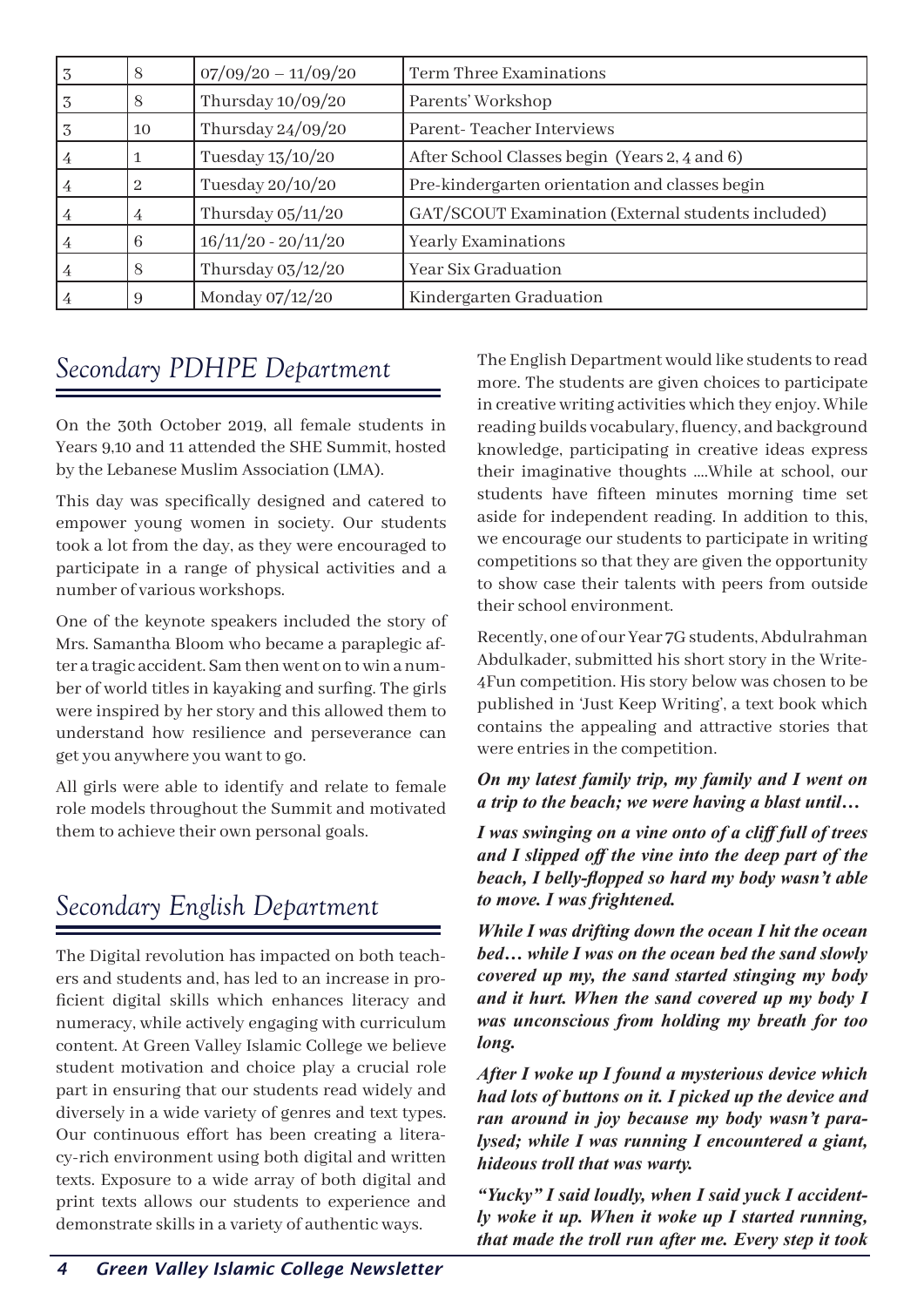*caused a vibration that made the floor shake.*

*My instinct started to tell me to face the device at the troll and click every sing button on it.*

*There was a lightning button which I clicked and a massive lightning bolt shot out of the device. The troll got shocked and zapped and it got burnt. Green goo started to come out of the troll and the device exploded because the device overheated from the bolt of lightning.*

*After my experience I woke up. "Oh it was just a dream" I said to myself, when I got out of bed I looked at my bed to see it was wet". "Oh come on!" I yelled in distress.*

# *Commerce Department*

Assalaamu Alaikum Wa Rahmatullahi Wa Barakatuhu

All our Year 9 and 10 Commerce students have now finished their Yearly Exams. They will be getting their marks now and teachers will also be going over all the questions in class. Students need to take this opportunity to find out where they went wrong and take the valuable feedback to improve for the future exams. Teachers will then be focussing on the writing of Resumes as many students will start Work-Experience soon. We know writing resumes can be challenging for most people. It is hard to step back to get the perspective you need to write a successful document. Therefore all students are being advised to take this opportunity and start with the basics of Resumes and improve them as they continue to gain work experience.

Year 12 Business Studies and Legal Studies students will also be sitting for their first HSC assessment in week 8. These students are being advised to study hard for this assessment and seek the assistance of their respective subject teachers if they are having any difficulty understanding the content covered from the first module. On be-half of the department, we wish you all best.

An advice for all the Year 12 students, please use the upcoming break wisely. At least a module and a half will be covered by the end of this year. Revise this content so that you understand what has been taught, make summary notes in preparation for HSC and do some prior reading of the next few chapters before the school reopens for Term 1 in 2020.

I am sure we all deserve a break and In Sha Allah that is not too far away, so let us enjoy the rest of the term.

# *TAS Department*

This term Year 7 and Year 8 had a very interactive and fun filled learning activities. Year 7's was working on a unit called 'Delicious Dairy' where they learnt about dairy products and the source of it. In conjunction with the theory lesson they were enjoying practical lesson in Food Technology every week as well. They were taught the skills required with handling of food in a kitchen. They started with some cheese tasting practicals and went on to some challenging recipes of cooking scones and Threecheese pizza. Most of them thoroughly enjoyed the experience and went away with the ideas how to work in a kitchen.

While the Year 7's were having fun with all those practicals, Year 8s' had their fair share as well. They were working on a unit Media and Food Technology and it also involved cooking lessons on some mouth-watering recipes. They refreshed their cooking and prepping skills from Year 7 and did some challenging practicals like 'Nachos' and 'Bruschetta'. Students were very engaged and eager to learn any new skills associated with their receipes.

### *Secondary Well Being Report*

Another year comes to an end, and looking back we wonder how we squeezed in all we did! There have been such a range of memorable incursions, excursions, work experiences, field work, sporting activities … to mention just a few. The list is quite extensive and exhaustive in equal measure. School is about so much more than lessons, and I really do believe that the experiences on offer to our students are second to none.Looking forward to next year, we are launching a revised approach to behaviour and rewards which has been designed to support the positive learning ethos within the school, and also to improve the flow of information between school and home; more details will follow in the new year. Until then, may I wish you a peaceful, enjoyable and relaxing summer holiday. We hope all of our students get the chance to fully recharge their batteries over this time, ready to face the challenges of their new academic year with energy and enthusiasm.

### *Mathematics Faculty*

Please note that if your child was in Year 8, he/she will be placed into either an Intermediate (5.2) or Advanced (5.3) Mathematics class depending on